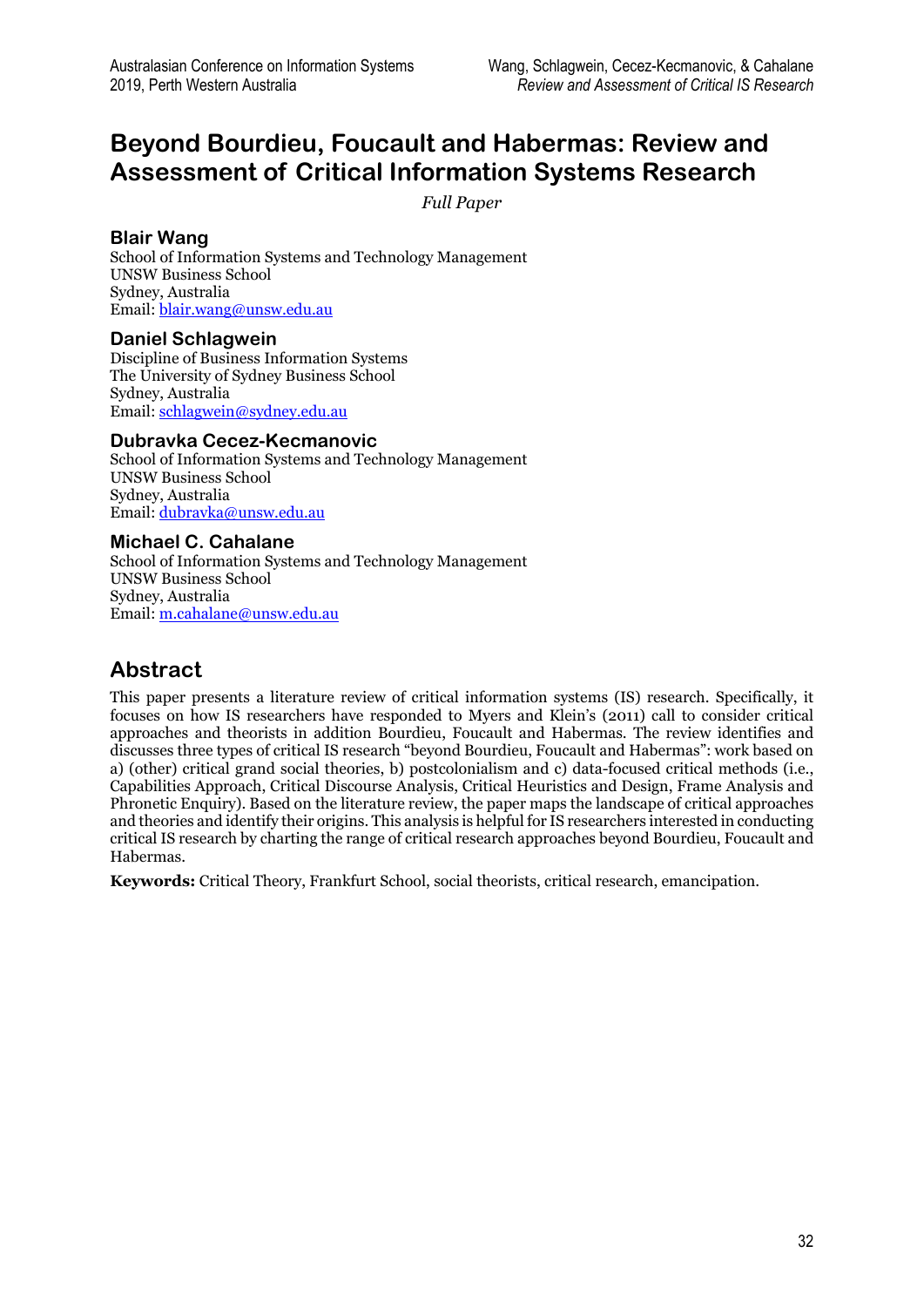# **1 INTRODUCTION**

The critical approach to information systems (IS) research, in line with this conference's theme, seeks "to make the world a better place with IS" (cf. Walsham 2012). Critical IS research works toward these ends by highlighting social issues, potentially solvable with IS; or revealing cases in which IS brings unintended negative consequences, to raise awareness and call for action. That is, critical IS research does not only describe the world "as is" but also asks "how could or should things be otherwise?". It seeks emancipation of people (e.g., citizens, workers, women, minorities, "the others") currently disadvantaged by power structures including those embedded in information systems. Critical IS research is therefore differentiated from other research paradigms – such as positivist and interpretivist paradigms – in that it not only seeks to understand and explain, but also seeks to empower and emancipate (Cecez-Kecmanovic and Kennan 2013).

An centrally important paper in critical IS research is "A Set of Principles for Conducting Critical Research in Information Systems" by Myers and Klein (2011). That paper introduces a set of six principles of critical IS research. Of those six principles, the first principle– "using central concepts from critical social theorists" (p. 31) – is of particular importance because it distinguishes critical IS research from other approaches, including interpretivist IS research. That is, critical IS research does not merely critique some IS phenomena in isolation, but endeavours to build on and contribute to an existing critical discourse that may apply to IS phenomena. Accordingly, Myers and Klein (2011, p. 26) explicitly warn that the lack of engagement with critical social theory in critical IS research limits the strategies available to researchers seeking to explore the world critically.

In relation to this first principle, Myers and Klein (2011) discuss three theorists (Bourdieu, Foucault and Habermas) as the by far most commonly used and cited. At the same time, they emphasise that "there are many other critical theorists whose work could be very relevant" (p. 21) and call for "the introduction of new authors into the critical stream of IS research" (p. 21). To date, there has been no review of how the IS research community has responded to this call over the past decade. Our paper seeks therefore to answer the research question: *How has critical IS research been informed by critical approaches beyond those of Bourdieu, Foucault and Habermas?*

To answer this question, we conducted a literature review of critical IS research papers published in the 2010s (2011-2019). To find papers, we conducted searches for papers published at IS outlets that either cite Myers and Klein's (2011) paper (as a centrally important paper in critical IS research) or identify themselves as critical IS research by using terms such as "critical social theory" or "emancipation" (more details about the literature review method are provided in Section 2). We filtered the initial corpus of 649 papers down to 49 relevant papers. The analysis of these papers allowed us to identify several categories of critical IS research. Beyond paper building on Bourdieu, Foucault and Habermas, we classified research being based on a) other critical grand social theorists (e.g., first-generation Frankfurt School), b) the work of postcolonial theorists and c) critical approaches focusing on particular form of data collection or analysis (we refer to these as "data-focused critical methods" to emphasise their central concern with particular forms of data collection or analysis within a "critical theory" worldview). This review is useful for researchers wishing to consider critical-theoretical approaches beyond Bourdieu, Foucault and Habermas for studying IS phenomena.

The remainder of this paper is organised as follows. Section 2 describes the literature review process. Section 3 discusses the above three critical-theoretical IS research approaches "beyond Bourdieu, Foucault and Habermas" – namely, approaches based on a) (other) critical grand social theorists, b) postcolonialism and c) data-focused critical methods. Section 4 charts the overall "landscape" of critical (IS) theory and theorists. Section 5 concludes this paper by discussing its limitations and contributions.

# **2 LITERATURE REVIEW METHOD**

Our literature corpus was constructed following a hermeneutic approach of conducting a literature review (Boell and Cecez-Kecmanovic 2014).

We operationalised the approach through three initial database searches. The first database search used Google Scholar's forward citation tracking functionality to search for papers citing Myers and Klein (2011). To capture any critical IS research not citing Myers and Klein (2011) but still engaging with critical social theory, we performed two follow-up searches for critical social theory ("critical AND social AND theory") and emancipation ("emancipation OR emancipatory OR emancipate") through a library of 133 IS journals using our Scopus-based platform, www.litbaskets.io (Boell and Wang 2019). Our library of 133 journals consisted of journals included in the AIS Basket of 8, 41 AIS SIG journals, 35 IS journals listed by Chan et al. (2015), and/or the 94 IS journals listed by Stewart et al. (2017).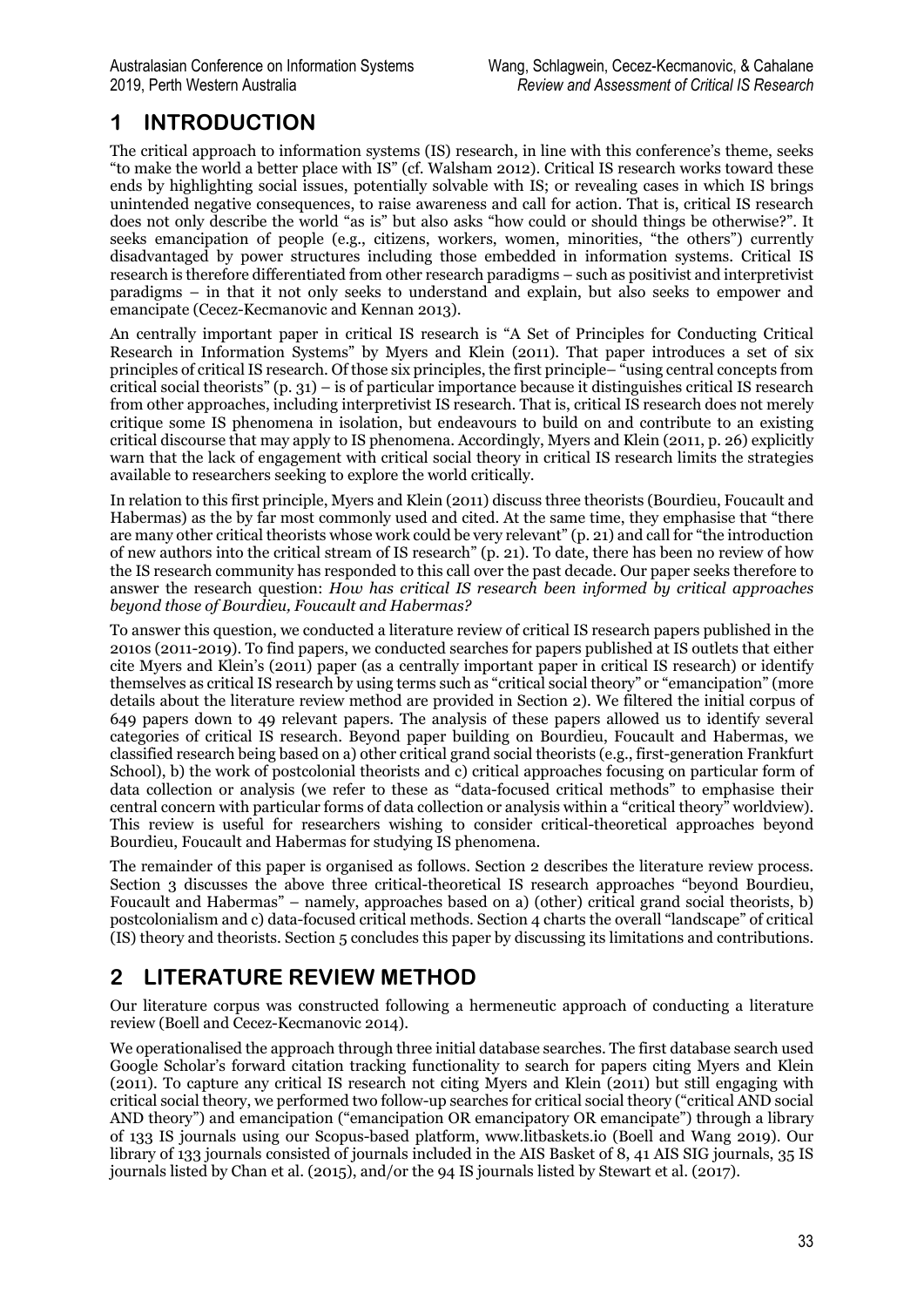As we read and analysed the 649 papers, we created categories and then compared, redefined, sometimes removed, merged, separated and reconsidered them several times as our understanding matured. This included both the "descoped" and "in scope" categories (Figure 1).



*Figure 1. Sankey Diagram of Database Search Outcomes.*

600 of 649 papers were "descoped" for different reasons. These reasons included: adopting Bourdieu, Foucault or Habermas as their theorist of choice (descoped because of the particular intention of this paper being to complement rather than replicate Myers and Klein's 2011 analysis); being of an inherently positivist or otherwise not-critical nature; presenting rather than using research methods; not substantially engaging with critical theory or critical methods; not being about IS; being a duplicate; or being unsuitable for any other reason (e.g., being written in a language that we were not able to read).

49 of 649 papers were "in scope" and are hence discussed in the next section.

## **3 FINDINGS**

The 49 papers can be classified into three categories based on the type of "critical theory" they are locating themselves in.

### **3.1 Critical Grand Social Theory**

Seven of the papers that we reviewed (see Figure 1) were informed by the work of theorists other than Bourdieu, Foucault, and Habermas, but generally following the critical grand social theory tradition (i.e., theories about the overall power structures of the social world).

Some papers engaged with theories "upstream" from these three "core" social theorists. That is, they were based on older work than that of Bourdieu, Foucault, and Habermas. Most immediately upstream from the core theorists is the early Frankfurt School (Theodor Adorno, Max Horkheimer, Herbert Marcuse, themselves inspired by Karl Marx) whose original "critical theory" foundation grounds critical IS research approach (Myers and Klein 2011; Cecez-Kecmanovic 2011). These early Frankfurt School's (or "first-generation" Frankfurt School; Habermas can be seen as "second-generation" Frankfurt School) concepts of "culture industry", "cultural commodification" and "surplus exploitation", originally developed in the age of industrial mass production, have been interpreted in the context of the digital age by Christian Fuchs (2016) to develop a critical view of information technology. In the papers reviewed, such a tradition has enabled broad theorisation about critical issues in the digital age (Ossewaarde 2019), particularly in relation to social media (Jones 2017).

Some papers engaged with theories "downstream" from the core social theorists. That is, they were based on later work than that of Bourdieu, Foucault and Habermas. Two examples in the papers reviewed were based on developments of the work of Bourdieu. The first was Social Stratification Theory, which extends Bourdieu's concepts of "social capital" and "habitus". This extension uses also the work of Weber (1978) to understand how groups of individuals are formed into different classes within a stratification scheme determined by their situation/location, norms/values, and intention/purpose, and, in a critical IS context, enables a deeper understand of how researchers may focus too much on certain stakeholders in IS projects while erroneously overlooking others (Berente et al. 2011). The other example in this category was Social Capital Theory, which extends Bourdieu's concept of social capital and habitus. This extension uses the work of Putnam (2000) who introduces concepts of "bonding capital" (between those who are similar) and "bridging capital" (between those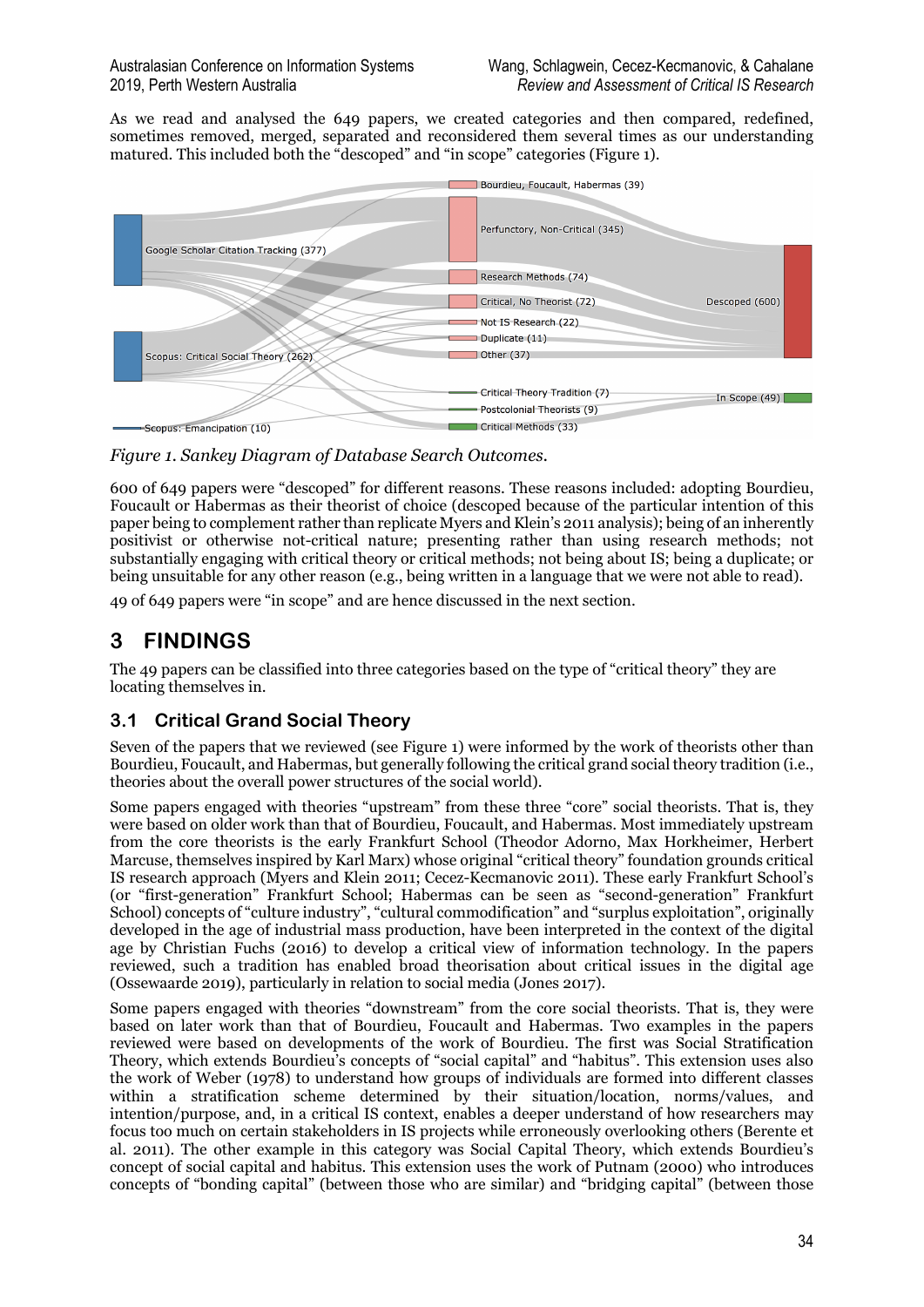who are different) and, in a critical IS context, enables a deeper understanding of democracy and discourse in the age of social media (O'Hallarn 2016; Ali et al. 2019). We recognise that, as with all theories and theorists discussed in this paper, not every application of Social Capital Theory in IS research results in critical IS research. However, the examples here show the potential for Social Capital Theory to inform critical IS research when applied critically.

Using critical theory in IS research has often produced theorisations about the emergent global structures that recent trends in technology are creating. One such theory, building directly on Fuchs' work, is an IS interpretation of World Systems Theory as exemplified by Lennerfors et al. (2015) to develop a holistic view of the ecological impact of IS artefacts, with the view that the global economy is composed of stratified levels of economic power ranging from a wealthy "core" to an underpaid "periphery". However, we observed two other theories regarding technology on a global scale. One was the concept of "heteromation" (Ekbia and Nardi 2014). In a heteromation view of the world, IT-enabled automation and job redundancy are gradually reducing human workers to units of computation – referred to as "human computation" in the crowdsourcing literature (Schlagwein et al. 2019, p. 814) – that can be given input data and produce useful outputs just like a computer, albeit capable of uniquely creative types of processing that computers are not (yet) capable of. One article (Bailey et al. 2018) provides insights about the differences between two types of "heteromated" labour (cognitive vs. emotional) previously described by Ekbia and Nardi (2017), as implemented in a bank-related information system, and how workers in such arrangements conceptualise their role in the system. Lenartowicz (2017), however, critiques such "pessimistic AI takeover scenarios" (Lenartowicz 2017, p. 35) by presenting an alternative theoretical explanation, that of the "global brain". In this alternative view, the modern interconnected world is one big conscious being encompassing the entire planet, forming a brain-like structure in which networks of humans and electronic computers are comparable to neurons in a biological brain. In this view, then, increases in automation and heteromation do not represent the hegemony of machine over human, but instead, an opportunity to facilitate peaceful coexistence and mutual emancipation.

### **3.2 Postcolonialism (Said, Spivak, Bhabha)**

Nine of the papers that we reviewed (see Figure 1) were informed by postcolonialism. Postcolonial theory sensitises researchers to the harmful effects of colonialism. Myers and Klein (2011, p. 21) had suggested that critical IS research could or should draw on postcolonial theory.

In response to such suggestions, and based on prior work (Ravishankar et al. 2013), Tsibolane and Brown (2016) identified three streams of literature corresponding to three postcolonial theorists: Edward Saïd, Gayatri Chakravorty Spivak and Homi K. Bhabha. In the first stream, postcolonial theory enables the understanding of not just the current state but also the historical conditions leading to it. For example, due to the historical dominance of the West (Europe) over the East (Asia), early research in this stream focused on such "orientalist" analysis as centrally exemplified by Edward Saïd's (1978) book "Orientalism". In the second stream, postcolonial theory stems from Antonio Gramsci's (1971) concept of "hegemony": the culture and discourse created by those in power (the "hegemon") to maintain dominance over a subordinate group (the "subaltern"). A pivotal theorist in this stream is Gayatri Chakravorty Spivak (1988) who describes hegemony beyond simply one culture over another, but also, for example, cases of gender discrimination. Finally, the third stream focuses on how the cultures of the hegemon and the subaltern blend together. Ravishankar et al. (2013) draw particular attention to Homi K. Bhabha's (1994) description of how the process of "mimicry" (wherein the subaltern copies the cultural practices of the hegemon) blends with the subaltern's existing cultural practices, creating patterns of "hybridity". Similar to the three core social theorists, the three streams of postcolonial theory are not mutually exclusive and build upon one another. Papers that we reviewed drew on all three to understand IS implementation in indigenous communities (Lin et al. 2015), IS development offshoring (Ravishankar et al. 2013; Ayoung 2016), and postcolonial theory in library and information sciences (LIS) research (Khanal 2012).

Of the nine papers we reviewed in this category, six were about ICT4D. Indeed, Tsibolane and Brown (2016) explicitly target their principles towards ICT4D research, and Lin et al. (2015) frame their work as an example of ICT4D in the context of Taiwan's indigenous population. The paper by Ravishankar et al (2013) is actually unusual among IS papers with a postcolonial perspective in that it is not about ICT4D. These ICT4D postcolonial papers (Dé et al. 2017; Krauss 2012; Lin et al. 2015; Masiero 2018; Tsibolane and Brown 2016; Young 2017) often cite Avgerou's (2008) critique of ICT4D projects failing to consider sociocultural conditions such as those highlighted by postcolonial theory. They also often draw from other theories beyond postcolonial theory, including Arturo Escobar's (1992) development theory (Dé et al. 2017; Krauss 2012), Partha Chatterjee's (2004) "politics of the governed" (Masiero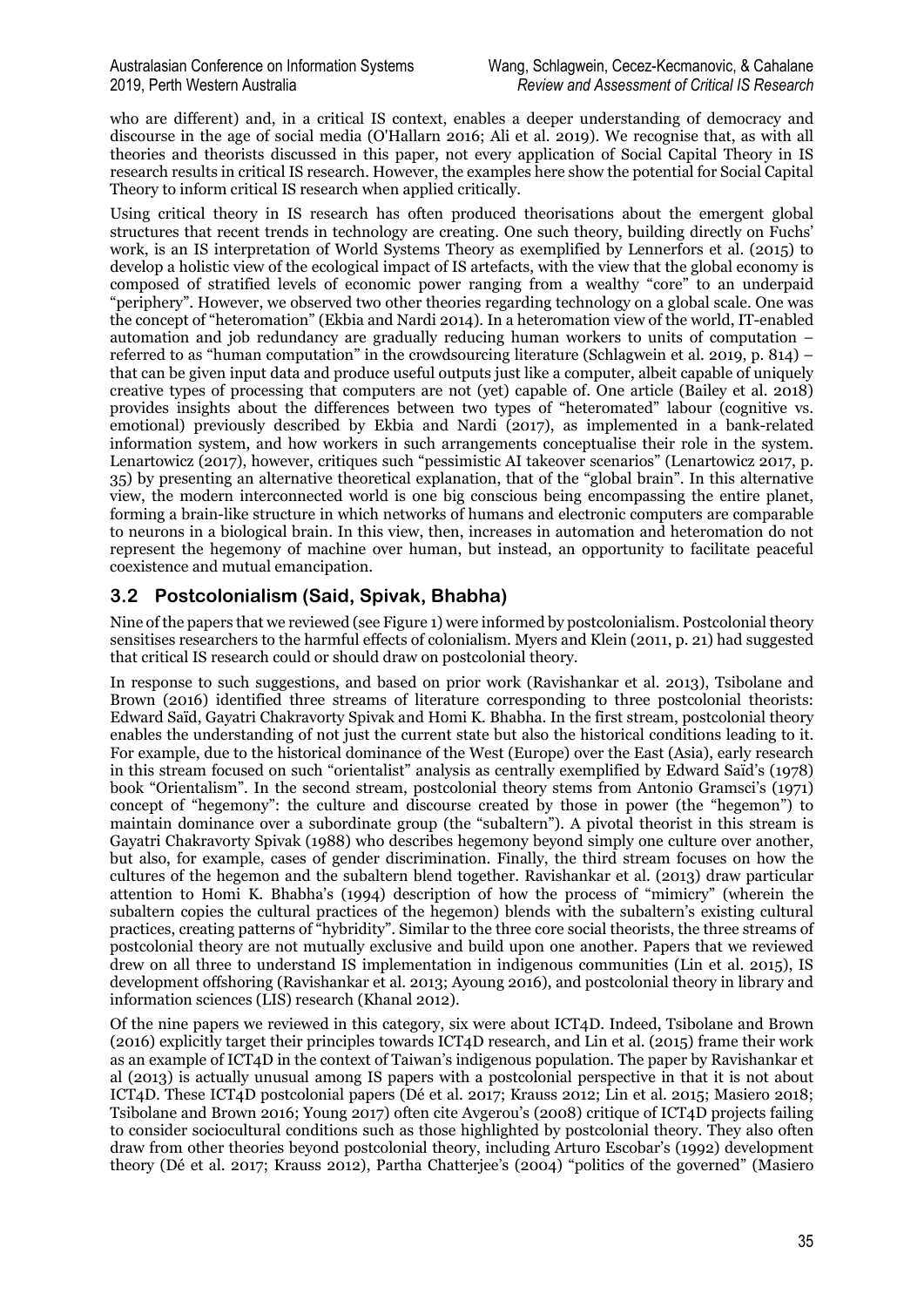2018), Paulo Freire's (1970) "pedagogy of the oppressed" (Young 2017) and, of course, Bourdieu's practice theory (Krauss 2012).

### **3.3 Data-Focused Critical Methods**

33 of the papers that we reviewed (see Figure 1) were informed by "critical theory" in the form of critical methods. That is, the reviewed papers cite particular critical methods as their key critical reference. These critical methods include the Capabilities Approach, Critical Discourse Analysis, Critical Heuristics and Design, Frames Analysis and Phronetic Enquiry.

The Capabilities Approach sensitises researchers to the importance of free choice when assessing the benefits of IS. The core concepts in Capabilities Approach are "functionings" (the activities in some practice, for example using the functionalities provided by an IS) and "capabilities" (the freedom to choose between functionings at one's own discretion) (Sen 1990, pp. 43-44). It is of note that the Capabilities Approach is an economic theory critiquing utilitarian economics, describing the true condition of people (e.g., in developing nations) according to their freedom rather than their supposed wealth (Sen 1990, pp. 45-48). However, the Capabilities Approach has been applied in critical IS research to appreciate how mobile phones' capabilities empower refugees (Bisimwa 2017), how Internet connectivity's capabilities empower indigenous populations (de Ville de Goyet 2017), how cocreated technology assets' capabilities empower underserved communities (Lorini 2018), how IS projects' capabilities could empower workers in a developing nation (Takavarasha et al. 2013; Takavarasha et al. 2017; Poveda and Roberts 2017) and how Design Science Research could be shaped into a vehicle for incremental societal improvement (Heusinger 2014). While these examples may seem to present an inherently optimistic view, this is not the case. For example, Bisimwa et al. (2018) describe how power relations can impede capabilities provided by mobile phones. Similarly, Maiye (2012) describes how a government IS project failed because the expected capabilities were not realised due to broader sociocultural issues including corruption, tribalism, bureaucracy and scepticism.

Critical Discourse Analysis sensitises researchers to the meanings of signs and symbols in discourse about IS. In the papers reviewed; some papers cited key pioneers in the development of Critical Discourse Analysis variants as their theorists of choice. Many papers (Stahl et al. 2012; Albert and Salam 2013; Albert 2014; Lemmetti 2016; Pozzebon et al. 2016; Hur et al. 2019) cite Norman Fairclough's (2012) approach, which focuses on analysing how text creates meaning between interlocuters, as well as how text and speech create sociocultural institutions and practices. Other papers (Mpazanje and Chigona 2012; Krauss 2015) cite James Paul Gee's (2008) approach, which is influenced by Foucault's ideas of discursive power construction and sensitises researchers to power relations evident in the linguistic details of a text.

Two methods in the papers that we reviewed proposed guidelines for IS design and implementation as a form of critical IS research, what we broadly could call Critical Heuristics and Design. Such guidelines sensitise researchers to the impacts of IS in cases where there is a diverse range of stakeholders. One example is known as Critical and Participatory Design, a design philosophy based on public engagement and iterative prototyping (Nold 2015). Another example is the set of Critical Social Heuristics introduced by Ulrich (1987) to assess the full social impact of IS development projects. The guidelines consist of twelve questions that project decision-makers ought to ask, ranging from "who ought to be the beneficiary of the system?" to "what are the worldviews of all those affected by the system?" (Ulrich 1987, p. 279). In the reviewed papers, we predominantly observed the use of Critical Heuristics and Design as a set of guiding principles for conducting socially-beneficial Action Research – critical in the sense of critiquing the current state of the world and seeking an improvement through IS-based interventions (Goede 2014a; Goede 2014b; Goede and Harmse 2014; Venter and Goede 2015; Taylor and Goede 2015; Goede 2016; Goede and Taylor 2016; Pinzon-Salcedo and Torres-Cuello 2018). This stream of research explicitly identifies itself as critical IS research, in one instance explicitly tabulating its analysis against Myers and Klein's principle of using core concepts from critical theorists with the statement: "we are using critical social heuristics of Ulrich (1983) to guide our understanding of the problem situation during the diagnosis phase of our action research study" (Taylor and Goede 2015, p. 107). One paper is describing a research study in which Critical Social Heuristics is used outside of an Action Research setting and to critically assess an IS implementation in a publicly-funded emergency services organisation (Johnstone and Tate 2017).

Two methods in the papers that we reviewed use the analysis of interpretative "framings" as the basis for critical IS research. These are similar to Critical Discourse Analysis but instead of focusing on linguistic features, they consider the broader perspectives adopted by stakeholders. This is broadly known as Frame Analysis (Goffman 1974), which informed Kidd's (2011) critique of the use of IS technologies in art galleries. More specifically applied to IS contexts, the Technological Frames of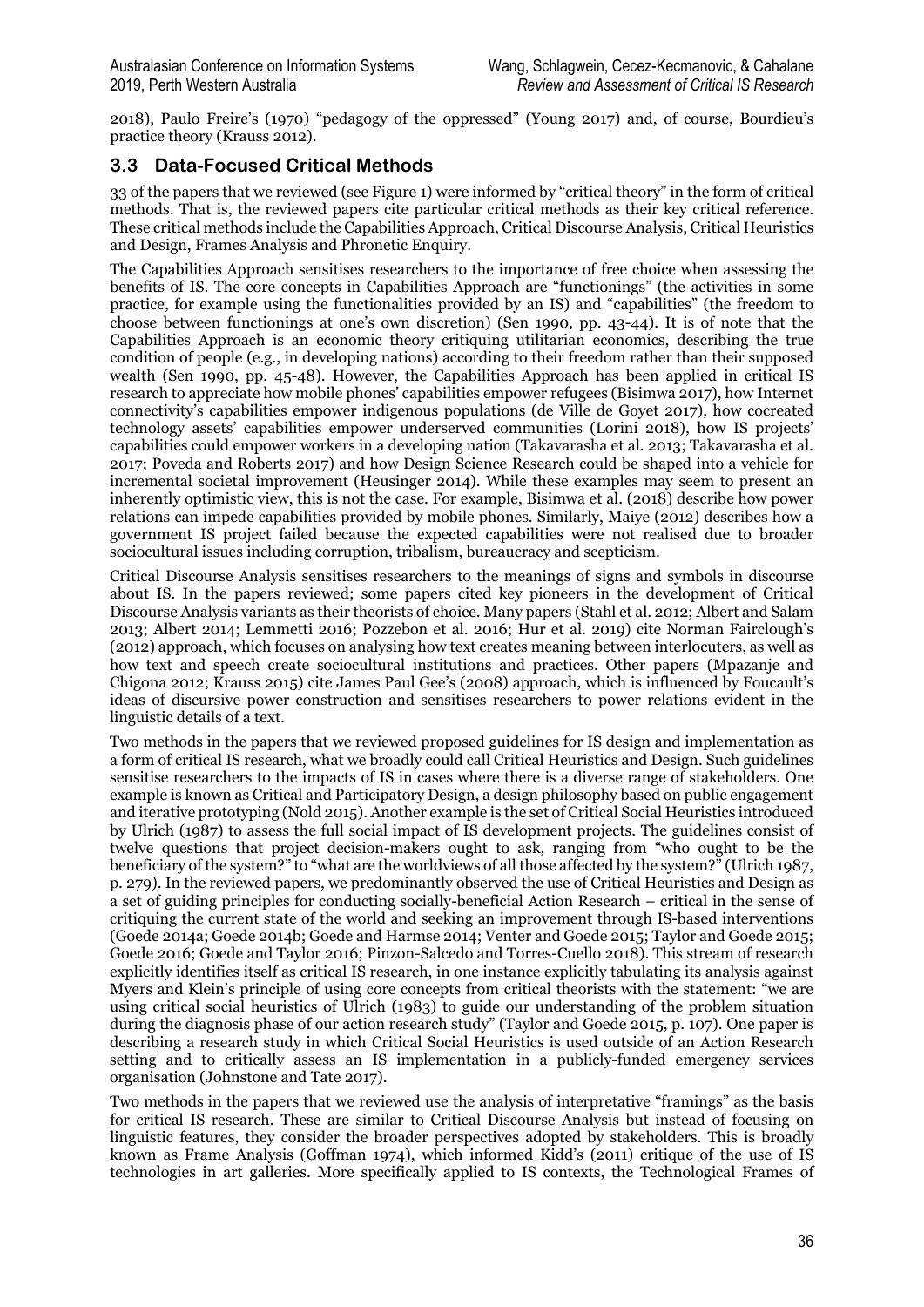Reference method sensitises researchers to the discrepancies in how a technology is understood depending on the level of contextualisation. At the first level ("nature of technology"), there is no context; at the second level ("technology strategy"), there is a broad context such as industry or organisation; at the third and final level ("technology in use"), there is a specific context of technology interacting directly with users (Orlikowski and Gash 1994, p. 25). For each level of contextualisation, different stakeholders have different interpretations or "frames". These frames, varying across people and levels of technology contextualisation, allow researchers to critique, for example, the claim of "successfulIS implementation" by revealing the ambiguity of how "success" is interpreted (Orlikowski and Gash 1994). In the papers that we reviewed, we identified one paper (Cranefield et al. 2018) using a the Technological Frames of Reference approach to critique both a case of government IS project failure and its later representation in satirical public discourse.

Finally, Phronetic Enquiry sensitises researchers to the need for wisdom and practical judgement, not just information and facts. Phronetic Enquiry comes from Aristotle's concept of "phronesis" wherein wisdom is a third kind of knowledge distinct from declarative/scientific ("episteme") knowledge and procedural/engineering ("techné") knowledge (Ngwenyama et al. 2018). Our literature review did not reveal a consensus how Phronetic Enquiry is performed. For Ngwenyama et al. (2018) and their analysis of a failed IS implementation project, Phronetic Enquiry is a distinct kind of Critical Discourse Analysis that seeks to understand how wise or unwise decisions are made. For Pauleen et al. (2016) and their analysis of Big Data, Phronetic Enquiry (or, Social Practice Wisdom, as they call it) is about augmenting episteme and techné with ethics and aesthetics. For Krauss et al. (2015) and their ICT4D study, Phronetic Enquiry is about rejecting the pressure for social sciences to mimic the natural sciences' obsession with values-free and methodologically rigorous-research, instead recognising wisdomproducing social sciences research as that which is values-laden and contextually-relevant.

# **4 LANDSCAPE OF CRITICAL (IS) THEORY**

As per the above analysis, critical IS researchers refer to a diverse range of critical theorists and apply their theories to examine and reveal negative social implications of IS or to address social concerns (poverty, inequality, discrimination) via IS. This needs to be brought into a larger, historical picture.

The diverse landscape of critical theory available to critical IS researchers, as per the papers reviewed, is summarised in Figure 2 below. This diagram places the "core" group of Bourdieu, Foucault and Habermas, but shows the diverse variety of critical theories and theorists that are part of the critical research tradition. The purpose of the diagram is to summarise the many options available to critical IS researchers and the origins and relations of these options.



*Figure 2. Mapping the Landscape of Critical (IS) Theory.*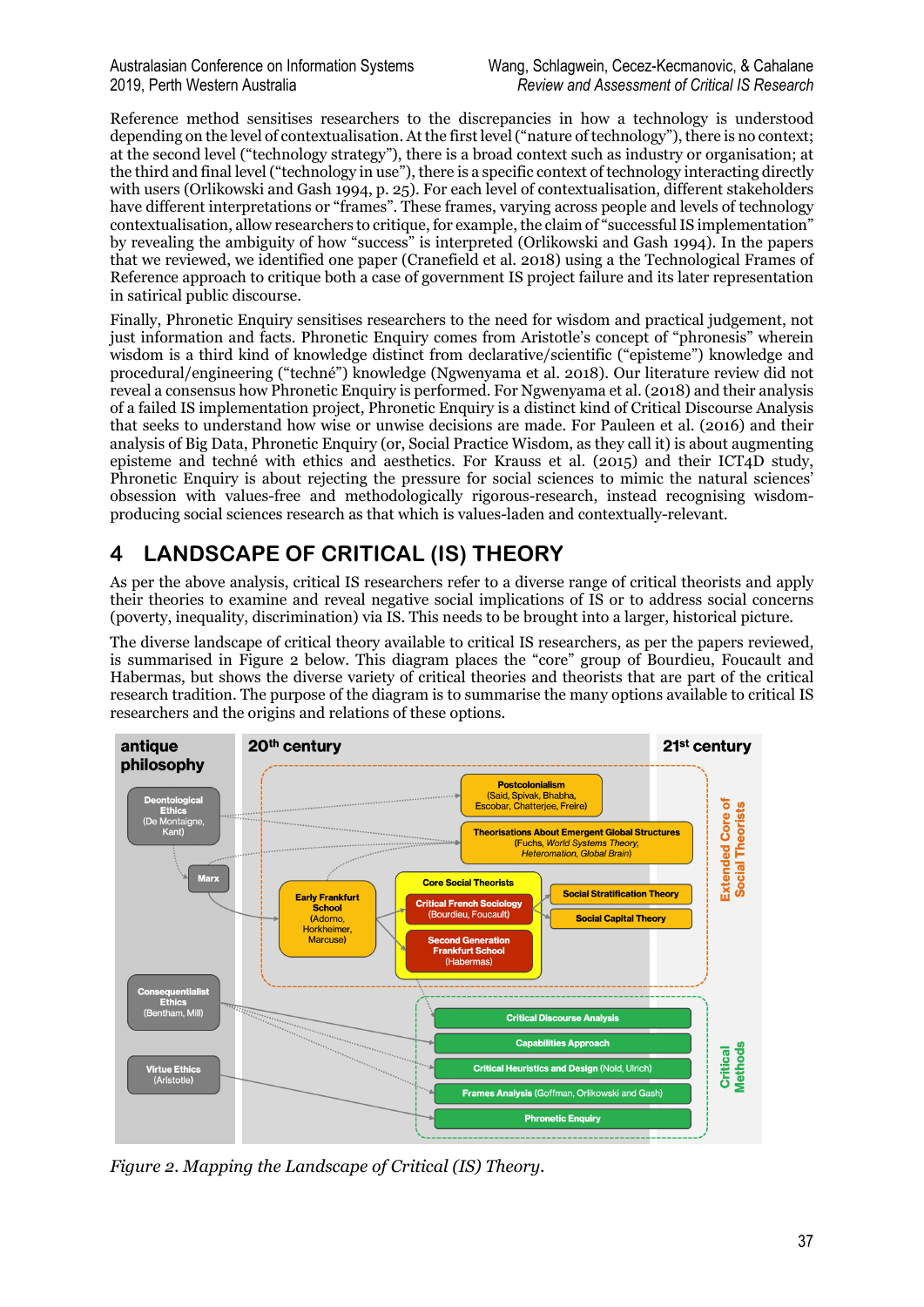Figure 2 plots the development of the theories and methods discussed above in such a way that illustrates the lineage of families of theories over time. The arrow trace the lineages of theories from their foundations in three different traditions of ethics in ancient (Greek) philosophy as per Stahl's (2008; 2012) analysis. The landscape of critical (IS) research is held together by a shared concern with "ethical questions", even if there are different foundational ideas as how to establish "ethicality". Solid lines in Figure 2 indicate an explicit continuation of a lineage whereas dotted lines indicate more indirect influence. The "extended core" has its foundations in deontological ethics according to which particular arrangements are inherently wrong (e.g. exploitation). In contrast, many "critical methods" (e.g. the Capabilities Approach) can be linked to consequentialist assessments of arrangements on a case-by-case of its utilitarian outcomes. Phronetic Enquiry is based on Aristotle's concept of wisdom and follows in the tradition of virtue ethics.

# **5 CONCLUSION**

This paper contributes to critical IS research. It reveals a landscape of critical IS research grounded in and engaged with a range of critical social theories and theorists. It depicts the lineage of families of critical theories over time and in key ideas. This is important for understanding the development of critical IS research and its relevance for addressing a wide range of ICT implications for individuals, organisations and societies. The paper seeks to inspire and empower IS researchers interested in a critical approach to IS research. In particular, it reveals critical approaches adopting a variety of theories beyond Bourdieusian, Foucauldian or Habermasian perspectives.

We acknowledge several limitations inherent in our approach. We have taken research published since Myers and Klein (2011) as a sample of critical IS research. While this has been fruitful, we acknowledge that the full landscape is even broader. There are opportunities for follow-up studies that extend beyond 2011-2019 (in both directions, accounting for earlier and later work). Concerns with (and searches for) "discrimination", "inequality", "oppression", "exploitation", "domination", "self-actualisation", "liberation", etc. may reveal other approaches that could be classified as "critical". Also, critical IS research needs to be seen in relation to critical management/business research more widely, work in the field of philosophy of technology and, generally, critical studies in any contemporary academic field.

As per literature review outcomes in Figure 1, there are almost as many "critical" IS research papers that do not engage with critical social theory as there are "critical" papers that do. While there may be numerous reasons for work outside a particular tradition, some authors may simply not be familiar with the entirety of critical theory and research options available. The landscape that we have illustrated here (Figure 2) outlines a rich intellectual base that invites IS researches to both engage with and contribute to its development. The purpose of this review and overview is, in line with this conference's theme, to help "make the world a better place with information systems" by clearly outlining the landscape of critical IS research approaches and encourage the continuation of this important research tradition.

# **6 REFERENCES**

Albert, C. S. 2014. "Dark side of information systems and protection of children online." UNC Greensboro.

- Albert, C. S., and Salam, A. F. 2013. "Critical discourse analysis: Toward theories in social media", presented at the Americas Conference on Information Systems, Chicago (USA).
- Ali, M., Azab, N., Sorour, M. K., and Dora, M. 2019. "Integration v. polarisation among social media users: Perspectives through social capital theory on the recent Egyptian political landscape," *Technological Forecasting and Social Change* (145), pp. 461-473.
- Avgerou, C. 2008. "Information Systems in Developing Countries: A Critical Research Review," *Journal of Information Technology* (23:3), pp. 133-146.
- Ayoung, D. A. 2016. "Investigating Telecentre implementation through the lens of Design-Reality Gap framework and Postcolonial Theory: the case of the Ghana Community Information Centre (CIC) initiative." Brunel University London.
- Bailey, D. E., Diniz, E. H., Nardi, B. A., Leonardi, P. M., and Sholler, D. 2018. "A critical approach to human helping in information systems: Heteromation in the Brazilian correspondent banking system," *Information and Organization* (28:3), pp. 111-128.
- Berente, N., Gal, U., and Hansen, S. 2011. "Ethical implications of social stratification in information systems research," *Information Systems Journal* (21:4), pp. 357-382.
- Bhabha, H. K. 1994. *The Location of Culture*. Routledge.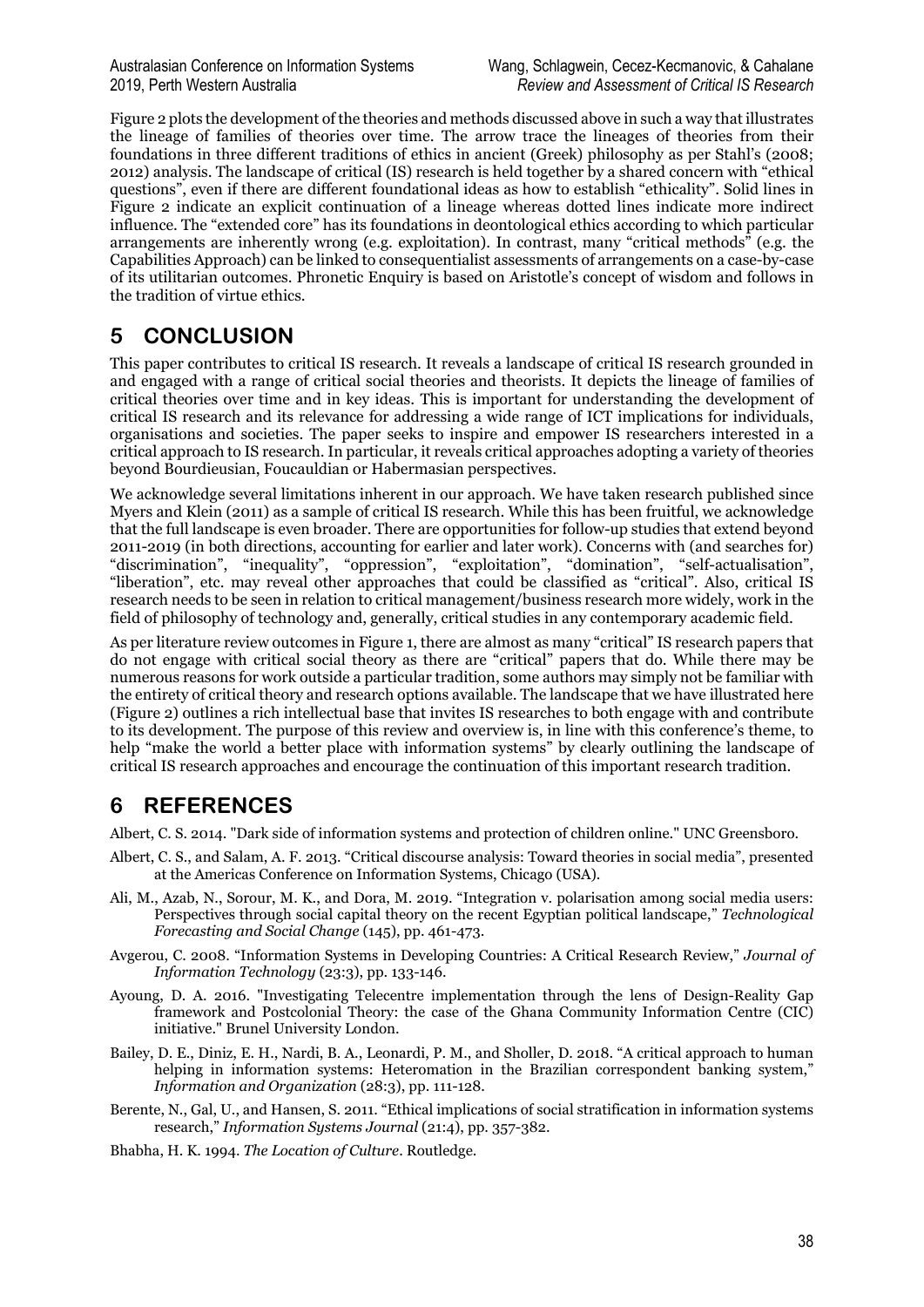- Bisimwa, K. B. 2017. "Mobile phone use for empowerment in the context of social exclusion: an ethnographic study of urban refugees in South Africa." University of Cape Town.
- Bisimwa, K. B., Brown, I., and Johnston, K. 2018. "Mobile phones use by urban refugees in South Africa: Opportunities and challenges", presented at the HICSS Conference, Hawaii.
- Boell, S. K., and Cecez-Kecmanovic, D. 2014. "A Hermeneutic Approach for Conducting Literature Reviews and Literature Searches," *Communications of the AIS* (34), pp. 257-286.
- Boell, S. K., and Wang, B. 2019. "www.litbaskets.io, an IT Artifact Supporting Exploratory Literature Searches for Information Systems Research", presented at the Australasian Conference on Information Systems, Perth (Australia).
- Cecez-Kecmanovic, D. 2011. "Doing critical information systems research arguments for a critical research methodology," *European Journal of Information Systems* (20:4), pp. 440-455.
- Cecez-Kecmanovic, D., and Kennan, M. A. 2013. "The methodological landscape: Information systems and knowledge management," in *Research Methods: Information, Systems, and Contexts,* K.J. Williamson, G. (ed.). Tilde Publishing.
- Chan, H. C., Guness, V., and Kim, H.-W. 2015. "A method for identifying journals in a discipline: An application to information systems," *Information & Management* (52:2), pp. 239-246.
- Chatterjee, P. 2004. *The Politics of the Governed: Reflections on Popular Politics in Most of the World*.
- Cranefield, J., Oliver, G., and Pries-Heje, J. 2018. "Political Satire and the Counter-framing of Public Sector IT Project Escalation," *Communications of the AIS* (43), pp. 133-158.
- Dé, R., Pal, A., Sethi, R., Reddy, S. K., and Chitre, C. 2017. "ICT4D research: a call for a strong critical approach," *Information Technology for Development* (24:1), pp. 63-94.
- de Ville de Goyet, G. 2017. "Evaluating How Information and Communication Technology (ICT) Interventions Affect the Wellbeing of Indigenous Communities in the North Rupununi, Guyana." The Open University.
- Ekbia, H. R., and Nardi, B. A. 2014. "Heteromation and its (dis)contents: The invisible division of labor between humans and machines," *First Monday* (19:6).
- Ekbia, H. R., and Nardi, B. A. 2017. *Heteromation, and other stories of computing and capitalism*. MIT.
- Escobar, A. 1992. "Reflections on 'development': grassroots approaches and alternative politics in the Third World," *Futures* (24:5), pp. 411-436.
- Fairclough, N. 2012. "Critical Discourse Analysis," in *The Routledge Handbook of Discourse Analysis*.
- Freire, P. 1970. *Pedagogy of the oppressed*. New York: Herder and Herder.
- Fuchs, C. 2016. *Critical Theory of Communication: New Readings of Lukács, Adorno, Marcuse, Honneth and Habermas in the Age of the Internet*. London: University of Westminster Press.
- Gee, J. P. 2008. *Social Linguistics and Literacies: Ideology in Discourses*. UK: Routledge.
- Goede, R. 2014a. "A critical systems perspective on research methodology for research in e-learning in information systems classes", presented at the Annual Meeting of the ISSS, Washington DC.
- Goede, R. 2014b. "Using Critical Social Research and Projectbased Learning to Emancipate Students in Computer," *International Journal for Digital Society* (5:3), pp. 956-962.
- Goede, R. 2016. "Listening to the affected", presented at the Proceedings of the Computer Science Education Research Conference 2016 on ZZZ - CSERC '16.
- Goede, R., and Harmse, A. 2014. "Using Social Media To Improve The Work-Integrated Learning Experience of ICT Students," in *Perspectives on Social Media: A Yearbook*. pp. 90-97.
- Goede, R., and Taylor, E. 2016. "Using critical systems thinking in emancipatory postgraduate supervision", presented at the Annual Meeting of the ISSS, Colorado.
- Goffman, E. 1974. *Frame Analysis: An Essay on the Organisation of Experience*.
- Gramsci, A. 1971. *Selections from the Prison Notebooks*. International Publishers Co.
- Heusinger, J. M. 2014. "On the 'Impossibility' of Critical and Emancipatory Design Science Research," in *Enterprise Information Systems*. pp. 331-348.
- Hur, I., Cousins, K. C., and Stahl, B. C. 2019. "A critical perspective of engagement in online health communities," *European Journal of Information Systems*), pp. 1-26.
- Johnstone, D., and Tate, M. 2017. "Improving IT project governance: A reflective analysis based on critical systems heuristics," *Australasian Journal of Information Systems* (21).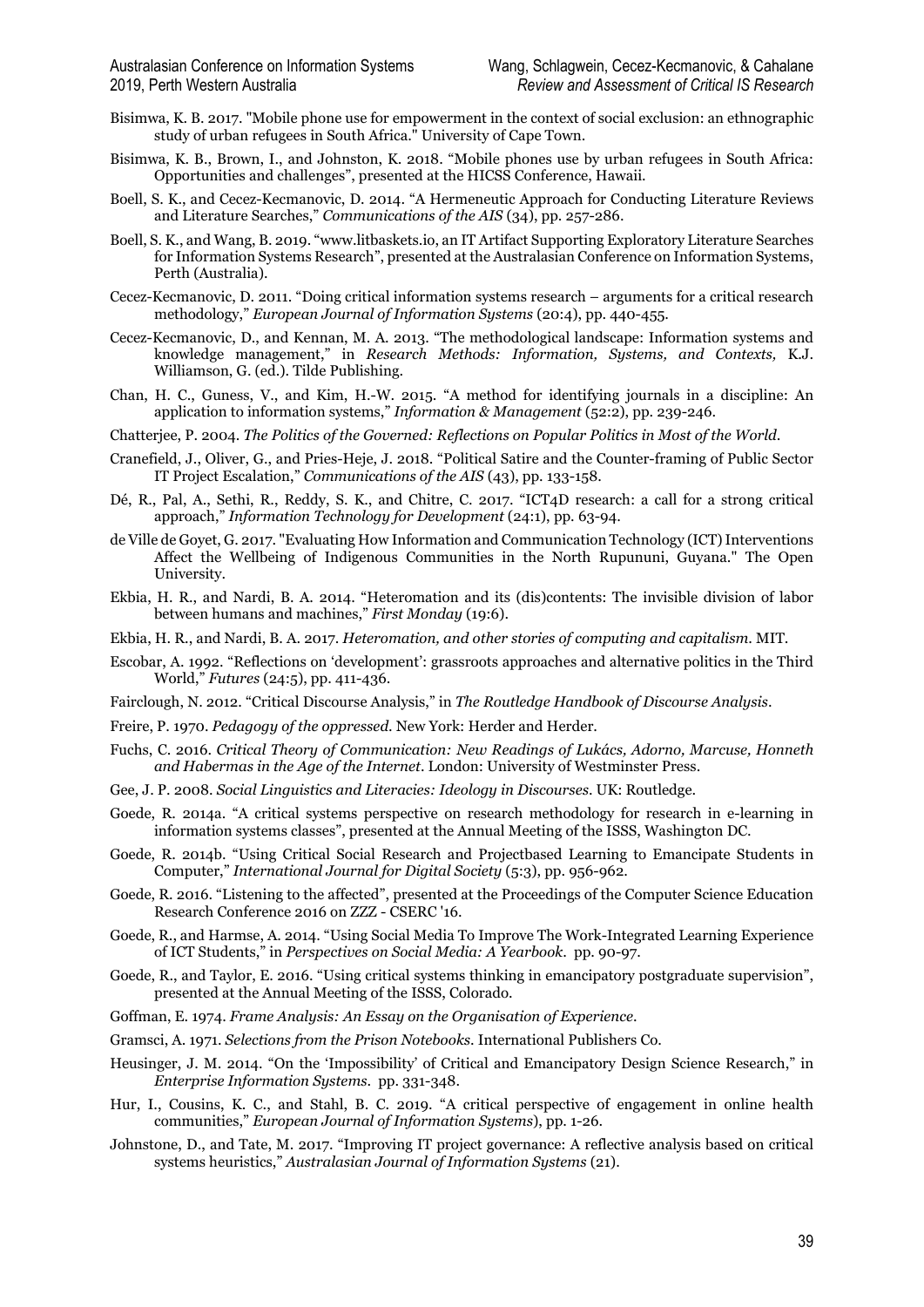- Jones, S. 2017. "Doing social network ethics: a critical, interdisciplinary approach," *Information Technology & People* (30:4), pp. 910-926.
- Khanal, N. 2012. "The lens of postcolonial theory in LIS research and practice." University of Illinois.
- Kidd, J. 2011. "Enacting engagement online: framing social media use for the museum," *Information Technology & People* (24:1), pp. 64-77.
- Krauss, K., Simuja, C., and Conger, S. 2015. "ICT education practices in marginalized rural schools in South Africa: considerations for adequate sensemaking and practical immersion", presented at the SIG GlobDev Annual Workshop, Fort Worth (USA).
- Krauss, K. E. M. 2012. "You can only interpret that which you are able to perceive": Demonstrating critical reflexivity in ICT4D work", presented at the SIG GlobDev Annual Workshop, Barcelona.
- Krauss, K. E. M. 2015. "Discourse and Discourse collisions: Understanding the experiences of Information Systems students at a South African University", presented at the International Conference on Social Implications of Computers in Developing Countries, Negombo.
- Lemmetti, J. 2016. "Construction of Enterprise Architecture in Discourses Within the Public Sector," in *Electronic Government*. pp. 287-298.
- Lenartowicz, M. 2017. "Creatures of the semiosphere: A problematic third party in the 'humans plus technology' cognitive architecture of the future global superintelligence," *Technological Forecasting and Social Change* (114), pp. 35-42.
- Lennerfors, T. T., David, K., Dr Kai Kimppa, D., Fors, P., and van Rooijen, J. 2015. "ICT and environmental sustainability in a changing society," *Information Technology & People* (28:4).
- Lin, C. I. C., Kuo, F.-Y., and Myers, M. D. 2015. "Extending ICT4D Studies: The Value of Critical Research," *MIS Quarterly* (39:3), pp. 697-712.
- Lorini, M. R. 2018. "Collective empowerment through information and communication technologies: cocreation processes in underserved communities in Cape Town." University of Cape Town.
- Maiye, A. 2012. "ICTs and development: a capability perspective of Nigeria's experience with the National Identity Project." Brunel University.
- Masiero, S. 2018. "Subaltern studies: Advancing critical theory in ICT4D", presented at the European Conference on Information Systems, Portsmouth (UK).
- Mpazanje, F., and Chigona, W. 2012. "How the mobile phone saved properness: The case of professional women in Malawi", presented at the e-Leadership Conference on Sustainable e-Government and e-Business Innovations, Pretoria (South Africa).
- Myers, M. D., and Klein, H. K. 2011. "A Set of Principles for Conducting Critical Research in Information Systems," *MIS Quarterly* (35), pp. 17-36.
- Ngwenyama, O., Klein, S., Hassan, N. R., Mingers, J., and Stahl, B. 2018. "Phronesis, argumentation and puzzle solving in IS research: illustrating an approach to phronetic IS research practice," *European Journal of Information Systems* (27:3), pp. 347-366.
- Nold, C. 2015. "Micro/macro prototyping," *International Journal of Human-Computer Studies* (81).
- O'Hallarn, B. 2016. "The public sphere and social capital: Unlikely allies in social media interactions?," *First Monday* (21:10).
- Orlikowski, W. J., and Gash, D. C. 1994. "Technological frames: making sense of information technology in organizations," *ACM Transactions on Information Systems* (12:2), pp. 174-207.
- Ossewaarde, M. 2019. "Digital transformation and the renewal of social theory: Unpacking the new fraudulent myths and misplaced metaphors," *Technological Forecasting and Social Change* (146), pp. 24-30.
- Pauleen, D. J., Rooney, D., and Intezari, A. 2016. "Big data, little wisdom: trouble brewing? Ethical implications for the information systems discipline," *Social Epistemology* (31:4), pp. 400-416.
- Pinzon-Salcedo, L. A., and Torres-Cuello, M. A. 2018. "Community Operational Research: Developing a systemic peace education programme involving urban and rural communities in Colombia," *European Journal of Operational Research* (268:3), pp. 946-959.
- Poveda, S., and Roberts, T. 2017. "Critical agency and development: applying Freire and Sen to ICT4D in Zambia and Brazil," *Information Technology for Development* (24:1), pp. 119-137.
- Pozzebon, M., Cunha, M. A., and Coelho, T. R. 2016. "Making sense to decreasing citizen eParticipation through a social representation lens," *Information and Organization* (26:3), pp. 84-99.
- Putnam, R. D. 2000. *Bowling alone: The collapse and revival of American community*.